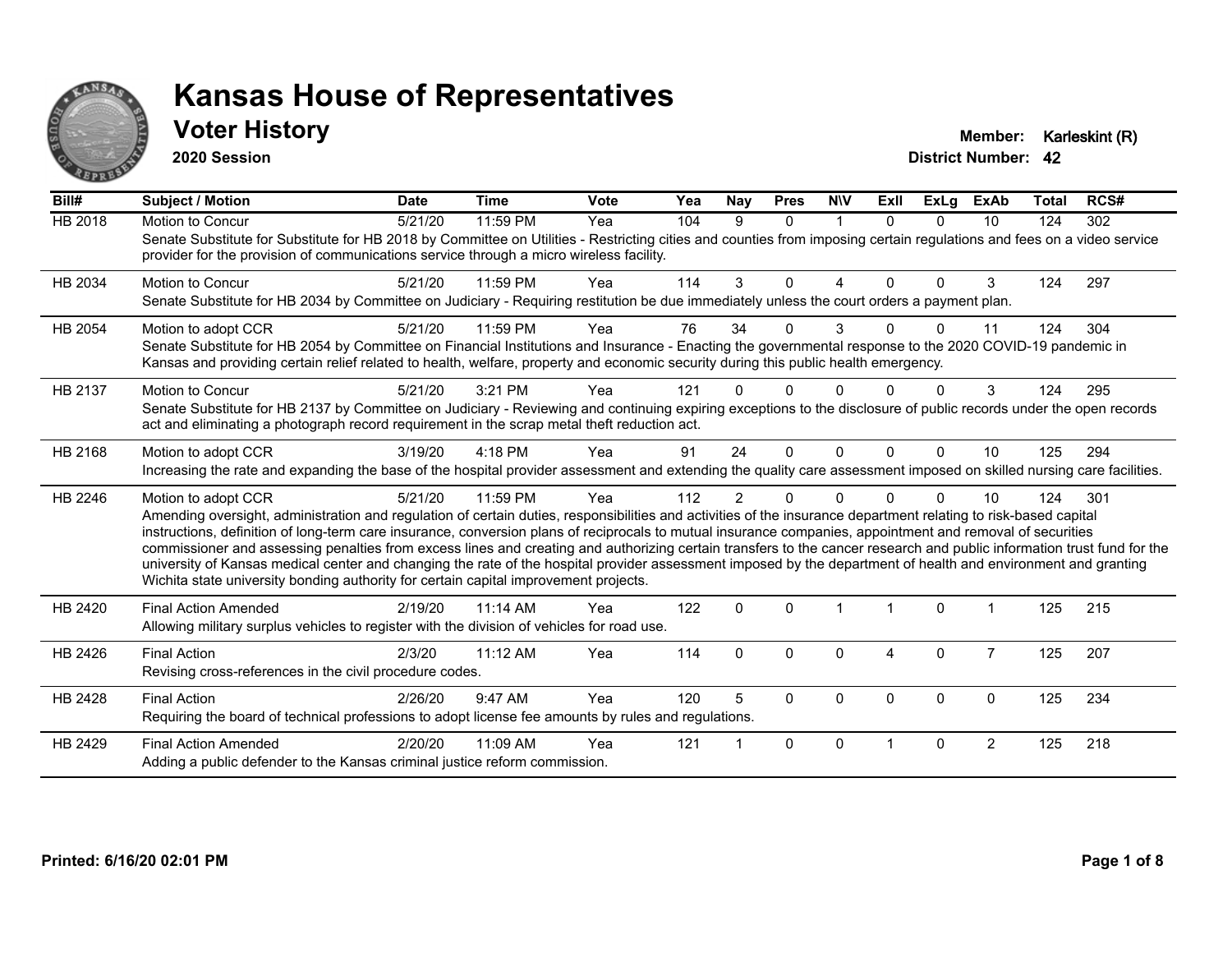

#### **Voter History Member: Karleskint (R)**

**2020 Session**

| Bill#          | <b>Subject / Motion</b>                                                                                                                                                                                     | <b>Date</b> | <b>Time</b> | Vote | Yea | <b>Nay</b> | <b>Pres</b>  | <b>NIV</b>   | ExII           | ExLg         | <b>ExAb</b>    | <b>Total</b> | RCS# |
|----------------|-------------------------------------------------------------------------------------------------------------------------------------------------------------------------------------------------------------|-------------|-------------|------|-----|------------|--------------|--------------|----------------|--------------|----------------|--------------|------|
| <b>HB 2432</b> | <b>Final Action Amended</b>                                                                                                                                                                                 | 2/20/20     | 11:10 AM    | Yea  | 122 | $\Omega$   | $\mathbf{0}$ | $\Omega$     |                | $\Omega$     | $\overline{2}$ | 125          | 219  |
|                | Creating the Kansas pesticide waste disposal program and allowing up to \$50,000 to be transferred annually from the Kansas agricultural remediation fund to a new<br>Kansas pesticide waste disposal fund. |             |             |      |     |            |              |              |                |              |                |              |      |
| HB 2438        | <b>Final Action</b>                                                                                                                                                                                         | 2/26/20     | 9:48 AM     | Yea  | 125 | $\Omega$   | $\Omega$     | $\Omega$     | $\Omega$       | $\Omega$     | $\Omega$       | 125          | 235  |
|                | Allowing certain exceptions to the confidentiality of state child death review board documents.                                                                                                             |             |             |      |     |            |              |              |                |              |                |              |      |
| HB 2447        | <b>Final Action Amended</b>                                                                                                                                                                                 | 2/20/20     | 11:16 AM    | Yea  | 83  | 39         | $\mathbf{0}$ | 0            | 1              | $\Omega$     | $\overline{2}$ | 125          | 220  |
|                | Changing how two-way electronic audio-visual communication is used in courts.                                                                                                                               |             |             |      |     |            |              |              |                |              |                |              |      |
| <b>HB 2448</b> | <b>Final Action Amended</b>                                                                                                                                                                                 | 2/19/20     | 11:15 AM    | Yea  | 98  | 25         | $\Omega$     | $\mathbf{0}$ | 1              | $\Omega$     | $\mathbf 1$    | 125          | 216  |
|                | Changing penalties for crimes related to motor vehicles.                                                                                                                                                    |             |             |      |     |            |              |              |                |              |                |              |      |
| HB 2449        | <b>Final Action</b>                                                                                                                                                                                         | 2/20/20     | 11:17 AM    | Yea  | 99  | 23         | $\mathbf 0$  | $\mathbf 0$  | 1              | $\mathbf{0}$ | $\overline{2}$ | 125          | 221  |
|                | Changing the requirements for board of indigents' defense services appointments.                                                                                                                            |             |             |      |     |            |              |              |                |              |                |              |      |
| HB 2451        | <b>Final Action</b>                                                                                                                                                                                         | 2/20/20     | 11:18 AM    | Yea  | 122 | $\Omega$   | $\Omega$     | 0            | 1              | $\Omega$     | $\overline{2}$ | 125          | 222  |
|                | Amending Kansas department of agriculture division of animal health license, permit and registration renewal deadlines.                                                                                     |             |             |      |     |            |              |              |                |              |                |              |      |
| HB 2452        | <b>Final Action</b>                                                                                                                                                                                         | 2/26/20     | 9:49 AM     | Yea  | 125 | $\Omega$   | $\Omega$     | 0            | $\Omega$       | $\Omega$     | $\Omega$       | 125          | 236  |
|                | Creating the Kansas reading readiness act.                                                                                                                                                                  |             |             |      |     |            |              |              |                |              |                |              |      |
| HB 2454        | <b>Final Action Amended</b>                                                                                                                                                                                 | 2/19/20     | 11:17 AM    | Yea  | 114 | 9          | 0            | 0            |                | $\Omega$     | $\mathbf{1}$   | 125          | 217  |
|                | Self-storage unit rentals; sales and towing of property for nonpayment of rent or abandonment; contractual value of property.                                                                               |             |             |      |     |            |              |              |                |              |                |              |      |
| HB 2456        | <b>Final Action</b>                                                                                                                                                                                         | 2/26/20     | 9:50 AM     | Yea  | 124 |            | $\Omega$     | $\Omega$     | 0              | $\Omega$     | $\mathbf{0}$   | 125          | 237  |
|                | Clarifying the definition of the term "possession" in the Kansas criminal code.                                                                                                                             |             |             |      |     |            |              |              |                |              |                |              |      |
| HB 2462        | <b>Final Action</b>                                                                                                                                                                                         | 2/26/20     | 9:51 AM     | Yea  | 125 | 0          | $\mathbf 0$  | 0            | 0              | 0            | $\mathbf 0$    | 125          | 238  |
|                | Updating provisions related to the Kansas department of agriculture division of conservation.                                                                                                               |             |             |      |     |            |              |              |                |              |                |              |      |
| HB 2463        | <b>Final Action Amended</b>                                                                                                                                                                                 | 2/26/20     | 9:52 AM     | Yea  | 125 | $\Omega$   | $\Omega$     | $\mathbf{0}$ | $\Omega$       | $\Omega$     | $\Omega$       | 125          | 239  |
|                | Amending the Kansas pesticide law's licensure requirements and the Kansas chemigation safety law's permittee requirements.                                                                                  |             |             |      |     |            |              |              |                |              |                |              |      |
| HB 2464        | <b>Final Action Amended</b>                                                                                                                                                                                 | 2/26/20     | 9:53 AM     | Yea  | 121 |            | $\Omega$     | $\Omega$     | 0              | O            | $\Omega$       | 125          | 240  |
|                | Updating egg repacking requirements for retailers.                                                                                                                                                          |             |             |      |     |            |              |              |                |              |                |              |      |
| HB 2466        | <b>Final Action</b>                                                                                                                                                                                         | 2/10/20     | 11:10 AM    | Yea  | 118 |            | $\Omega$     |              | $\overline{2}$ | $\Omega$     | 3              | 125          | 212  |
|                | Enacting the Kansas taxpayer protection act; requiring the signature and tax identification number of paid tax return preparers on income tax returns; authorizing                                          |             |             |      |     |            |              |              |                |              |                |              |      |
|                | actions to enjoin paid tax return preparers from engaging in certain conduct.                                                                                                                               |             |             |      |     |            |              |              |                |              |                |              |      |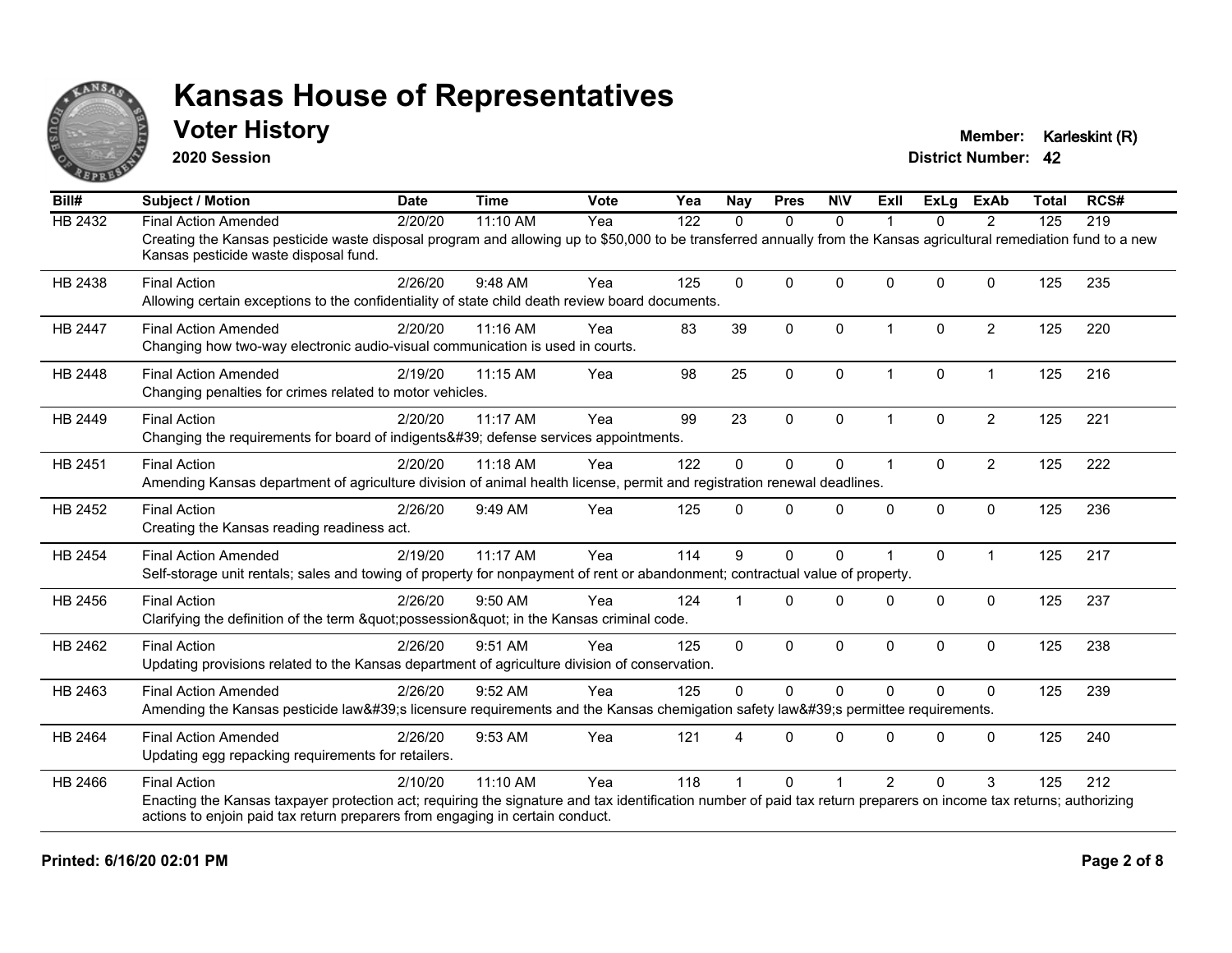

### **Voter History Member: Karleskint (R)**

**2020 Session**

| Bill#          | <b>Subject / Motion</b>                                                                                                                                             | <b>Date</b> | <b>Time</b> | Vote | Yea | <b>Nay</b>     | <b>Pres</b>  | <b>NIV</b>   | ExII           | ExLa           | <b>ExAb</b>    | <b>Total</b> | RCS# |
|----------------|---------------------------------------------------------------------------------------------------------------------------------------------------------------------|-------------|-------------|------|-----|----------------|--------------|--------------|----------------|----------------|----------------|--------------|------|
| <b>HB 2467</b> | <b>Final Action Amended</b>                                                                                                                                         | 2/7/20      | 4:10 PM     | Yea  | 105 | 15             | $\Omega$     | 3            | $\Omega$       | $\overline{2}$ | $\mathbf{0}$   | 125          | 211  |
|                | Removing the spousal exception from sexual battery and requiring a domestic violence offender assessment on a first conviction of domestic battery.                 |             |             |      |     |                |              |              |                |                |                |              |      |
| HB 2469        | <b>Final Action Amended</b>                                                                                                                                         | 2/26/20     | $9:54$ AM   | Yea  | 120 | 5              | $\Omega$     | $\Omega$     | 0              | $\Omega$       | $\mathbf{0}$   | 125          | 241  |
|                | Extending terminal medical release to inmates in the custody of the department of corrections with a condition likely to cause death within 120 days.               |             |             |      |     |                |              |              |                |                |                |              |      |
| <b>HB 2470</b> | <b>Final Action</b>                                                                                                                                                 | 2/26/20     | 9:55 AM     | Yea  | 125 | $\Omega$       | $\Omega$     | $\Omega$     | $\Omega$       | $\Omega$       | $\Omega$       | 125          | 242  |
|                | Clarifying jurisdiction and supervision of offenders in a certified drug abuse treatment program.                                                                   |             |             |      |     |                |              |              |                |                |                |              |      |
| HB 2479        | <b>Final Action</b>                                                                                                                                                 | 2/26/20     | 9:56 AM     | Yea  | 125 | $\Omega$       | $\mathbf{0}$ | $\mathbf 0$  | $\Omega$       | $\Omega$       | $\mathbf{0}$   | 125          | 243  |
|                | Codifying the NAIC corporate governance model regulation into statute.                                                                                              |             |             |      |     |                |              |              |                |                |                |              |      |
| HB 2480        | <b>Final Action</b>                                                                                                                                                 | 2/26/20     | 9:57 AM     | Yea  | 125 | $\Omega$       | $\Omega$     | $\mathbf{0}$ | $\Omega$       | $\Omega$       | $\mathbf{0}$   | 125          | 244  |
|                | Updating the definition of long-term care insurance contained in the long-term care insurance act.                                                                  |             |             |      |     |                |              |              |                |                |                |              |      |
| <b>HB 2487</b> | <b>Emergency Final Action</b>                                                                                                                                       | 2/26/20     | 4:22 PM     | Yea  | 118 | $\overline{7}$ | 0            | $\mathbf{0}$ | $\overline{0}$ | $\Omega$       | $\Omega$       | 125          | 262  |
|                | Including emotional disability rather than emotional disturbance in the definitions of "children with disabilities" and "individuals with disabilities. "           |             |             |      |     |                |              |              |                |                |                |              |      |
| HB 2490        | <b>Final Action</b>                                                                                                                                                 | 3/12/20     | 11:21 AM    | Yea  | 118 | $\overline{2}$ | $\Omega$     | $\mathbf{0}$ |                | $\Omega$       | 4              | 125          | 276  |
|                | Kansas corporation NOL carryforward extension.                                                                                                                      |             |             |      |     |                |              |              |                |                |                |              |      |
| HB 2495        | <b>Final Action</b>                                                                                                                                                 | 2/26/20     | 9:58 AM     | Yea  | 125 | $\overline{0}$ | $\mathbf 0$  | $\mathbf 0$  | $\Omega$       | $\Omega$       | $\Omega$       | 125          | 245  |
|                | Authorizing the crime victims compensation board to waive application time restrictions for a victim of a sexually violent crime to receive compensation for mental |             |             |      |     |                |              |              |                |                |                |              |      |
|                | health counseling.                                                                                                                                                  |             |             |      |     |                |              |              |                |                |                |              |      |
| HB 2496        | <b>Final Action</b>                                                                                                                                                 | 2/26/20     | 9:59 AM     | Yea  | 125 | $\Omega$       | $\Omega$     | $\mathbf{0}$ | $\Omega$       | $\Omega$       | $\Omega$       | 125          | 246  |
|                | Authorizing court services officers and community corrections officers to provide a certification of identification to offenders.                                   |             |             |      |     |                |              |              |                |                |                |              |      |
| HB 2500        | <b>Emergency Final Action Amended</b>                                                                                                                               | 2/20/20     | 11:48 AM    | Yea  | 122 | 0              | $\Omega$     | $\Omega$     |                | $\Omega$       | 2              | 125          | 226  |
|                | Amending the Kansas power of attorney act regarding the form of a power of attorney and the duties of third parties relying and acting on a power of attorney.      |             |             |      |     |                |              |              |                |                |                |              |      |
| HB 2501        | <b>Final Action Amended</b>                                                                                                                                         | 2/20/20     | 11:19 AM    | Yea  | 119 | 3              | $\Omega$     | $\mathbf{0}$ |                | $\Omega$       | $\overline{2}$ | 125          | 223  |
|                | Allowing salvage vehicle pools to apply for ownership documents for vehicles that are disclaimed by insurance companies.                                            |             |             |      |     |                |              |              |                |                |                |              |      |
| HB 2503        | <b>Final Action Amended</b>                                                                                                                                         | 2/26/20     | 10:00 AM    | Yea  | 125 | $\Omega$       | $\Omega$     | $\Omega$     | $\Omega$       | $\Omega$       | $\Omega$       | 125          | 247  |
|                | Authorizing the transfer of \$268,412,000 from the state general fund to the KPERS fund during fiscal year 2020 and eliminating certain level-dollar employer       |             |             |      |     |                |              |              |                |                |                |              |      |
|                | contribution payments.                                                                                                                                              |             |             |      |     |                |              |              |                |                |                |              |      |
| HB 2506        | <b>EFA Sub Bill Amended</b>                                                                                                                                         | 2/26/20     | 4:26 PM     | Yea  | 123 | $\mathcal{P}$  | $\Omega$     | $\Omega$     | 0              | $\Omega$       | $\Omega$       | 125          | 265  |
|                | Expanding the military spouse and servicemember's expedited licensure law to certain other license, certificate or registration applicants.                         |             |             |      |     |                |              |              |                |                |                |              |      |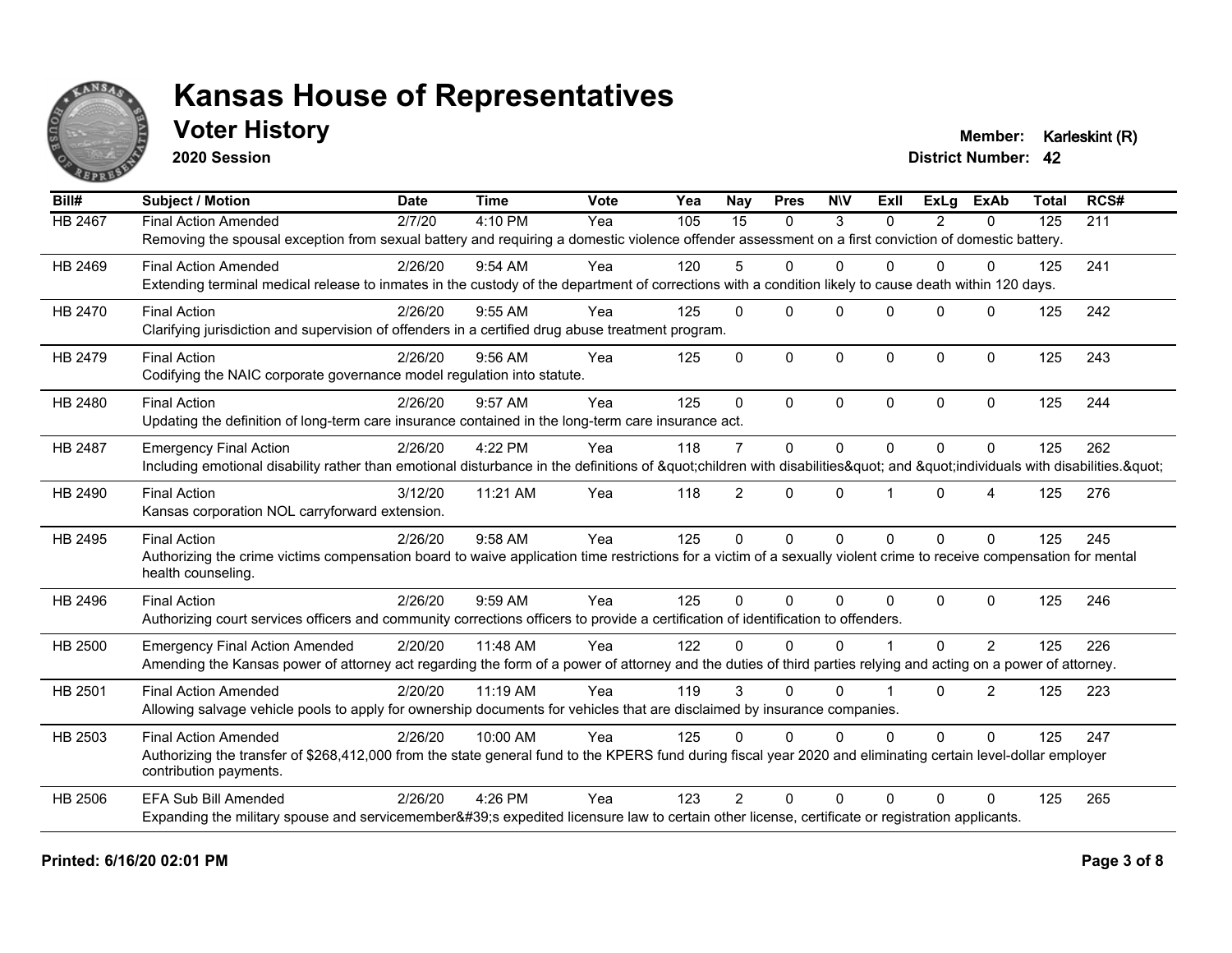

### **Voter History Member: Karleskint (R)**

**2020 Session**

| Bill#          | Subject / Motion                                                                                                                                                                                                                                                                                                                                                                                                                                                                                                                                    | <b>Date</b> | <b>Time</b> | <b>Vote</b> | Yea | Nay            | <b>Pres</b> | <b>NIV</b> | ExII         | <b>ExLg</b> | <b>ExAb</b>    | <b>Total</b> | RCS# |
|----------------|-----------------------------------------------------------------------------------------------------------------------------------------------------------------------------------------------------------------------------------------------------------------------------------------------------------------------------------------------------------------------------------------------------------------------------------------------------------------------------------------------------------------------------------------------------|-------------|-------------|-------------|-----|----------------|-------------|------------|--------------|-------------|----------------|--------------|------|
| HB 2507        | <b>Final Action Amended</b><br>Liability protection for businesses that participate in high school work-based learning programs.                                                                                                                                                                                                                                                                                                                                                                                                                    | 2/26/20     | 10:01 AM    | Yea         | 97  | 27             | 1           | $\Omega$   | $\Omega$     | $\Omega$    | $\Omega$       | 125          | 248  |
| HB 2509        | <b>Emergency Final Action</b><br>Vacating certain blocks in the original town plat set aside for a college and a park of the city of Americus and vesting fee simple title in the city.                                                                                                                                                                                                                                                                                                                                                             | 2/26/20     | 4:22 PM     | Yea         | 122 | 3              | 0           | $\Omega$   | 0            | 0           | 0              | 125          | 263  |
| HB 2510        | <b>Emergency Final Action</b><br>Special districts may be dissolved and responsibilities assumed by a city.                                                                                                                                                                                                                                                                                                                                                                                                                                         | 2/26/20     | 4:29 PM     | Yea         | 122 | 3              | $\Omega$    | $\Omega$   | <sup>n</sup> | $\Omega$    | 0              | 125          | 267  |
| HB 2510        | Motion to adopt CCR<br>Creating the Kansas promise scholarship act; requiring a Kansas foster care children annual academic report card; authorizing the state board of regents on behalf of<br>Kansas state university to sell certain real property in Saline county; providing payment or waiver of tuition for certain dually or concurrently enrolled students;<br>authorizing the practice of the healing arts by healing arts school clinics; providing ACT college entrance exams and workkeys assessments to nonpublic school<br>students. | 5/21/20     | 11:59 PM    | Yea         | 110 | 3              | $\Omega$    |            | 0            | $\Omega$    | 10             | 124          | 300  |
| HB 2515        | <b>Emergency Final Action Amended</b><br>Creating the Kansas promise scholarship program.                                                                                                                                                                                                                                                                                                                                                                                                                                                           | 2/20/20     | 11:47 AM    | Yea         | 116 | 6              | $\Omega$    | $\Omega$   |              | $\Omega$    | $\overline{2}$ | 125          | 225  |
| HB 2516        | <b>Final Action Amended</b><br>Enacting the first-time home buyer savings account act.                                                                                                                                                                                                                                                                                                                                                                                                                                                              | 2/26/20     | 10:03 AM    | Yea         | 123 | $\overline{2}$ | $\Omega$    | $\Omega$   | $\Omega$     | $\Omega$    | $\Omega$       | 125          | 249  |
| <b>HB 2518</b> | <b>Final Action</b><br>Counting any crime with a domestic violence designation as a prior conviction under domestic battery.                                                                                                                                                                                                                                                                                                                                                                                                                        | 2/26/20     | 10:04 AM    | Yea         | 125 | $\Omega$       | $\Omega$    | $\Omega$   | $\mathbf{0}$ | $\Omega$    | $\mathbf 0$    | 125          | 250  |
| HB 2521        | <b>Emergency Final Action Amended</b><br>Enacting the revised uniform athlete agents act.                                                                                                                                                                                                                                                                                                                                                                                                                                                           | 2/20/20     | 11:49 AM    | Yea         | 122 | $\mathbf{0}$   | $\Omega$    | $\Omega$   |              | $\Omega$    | $\overline{c}$ | 125          | 227  |
| <b>HB 2524</b> | <b>Final Action</b><br>Updating motor carrier laws and regulation of motor carriers by the state corporation commission.                                                                                                                                                                                                                                                                                                                                                                                                                            | 2/17/20     | 11:24 AM    | Yea         | 118 | $\Omega$       | $\Omega$    | $\Omega$   | 3            | $\Omega$    | 4              | 125          | 213  |
| <b>HB 2528</b> | <b>Final Action</b><br>Providing for all vehicles more than 35 years old to qualify as an antique vehicle.                                                                                                                                                                                                                                                                                                                                                                                                                                          | 2/26/20     | 10:05 AM    | Yea         | 124 | 1              | $\Omega$    | $\Omega$   | $\Omega$     | $\Omega$    | $\Omega$       | 125          | 251  |
| HB 2540        | <b>Emergency Final Action Amended</b><br>Requiring moneys attributable to at-risk student weighting be expended for approved at-risk educational programs.                                                                                                                                                                                                                                                                                                                                                                                          | 2/26/20     | 4:37 PM     | Yea         | 111 | 14             | $\Omega$    | $\Omega$   | $\mathbf 0$  | 0           | $\mathbf 0$    | 125          | 274  |
| HB 2546        | <b>Final Action</b><br>Creating the crime of sexual extortion and adding the crime to the Kansas offender registration act.                                                                                                                                                                                                                                                                                                                                                                                                                         | 2/26/20     | 10:06 AM    | Yea         | 125 | 0              | $\Omega$    | 0          | $\Omega$     | 0           | 0              | 125          | 252  |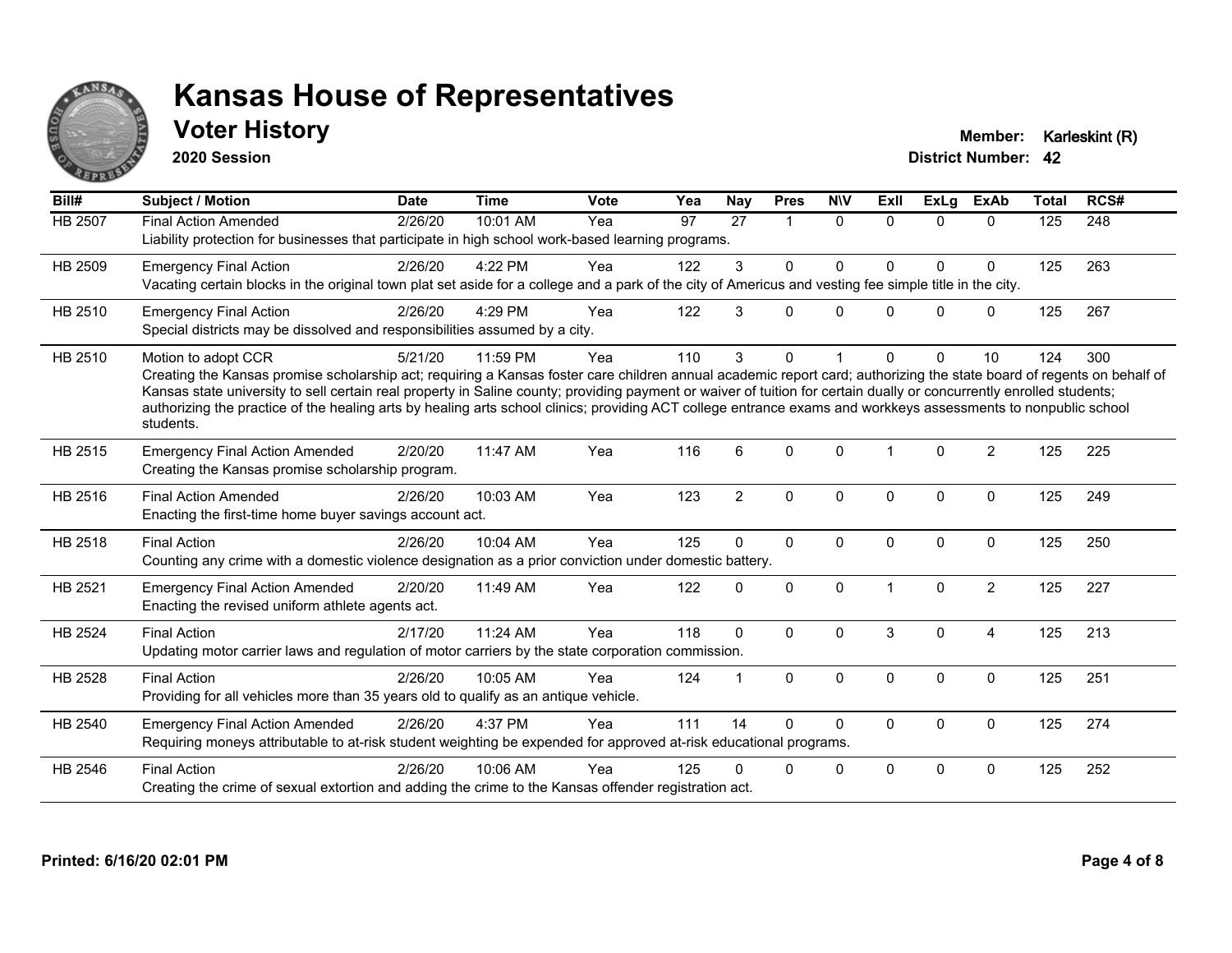

### **Voter History Member: Karleskint (R)**

**2020 Session**

| Bill#          | <b>Subject / Motion</b>                                                                                                                                                                                                                                                                                  | <b>Date</b> | <b>Time</b> | Vote | Yea | <b>Nay</b>           | <b>Pres</b>  | <b>NIV</b>   | ExII           | ExLg         | <b>ExAb</b>    | <b>Total</b> | RCS# |
|----------------|----------------------------------------------------------------------------------------------------------------------------------------------------------------------------------------------------------------------------------------------------------------------------------------------------------|-------------|-------------|------|-----|----------------------|--------------|--------------|----------------|--------------|----------------|--------------|------|
| HB 2547        | <b>Final Action Amended</b><br>Making changes to suspended drivers' license requirements.                                                                                                                                                                                                                | 2/26/20     | 10:07 AM    | Yea  | 125 | $\mathbf{0}$         | $\mathbf{0}$ | $\mathbf{0}$ | $\mathbf{0}$   | 0            | $\mathbf{0}$   | 125          | 253  |
| HB 2548        | <b>Final Action Amended</b><br>Claims against the state submitted by the Joint Committee on Special Claims Against the State.                                                                                                                                                                            | 3/13/20     | 8:19 AM     | Yea  | 115 | $\blacktriangleleft$ | $\mathbf{0}$ | $\Omega$     | $\overline{2}$ | $\Omega$     | $\overline{7}$ | 125          | 282  |
| <b>HB 2554</b> | <b>Final Action</b><br>Enacting the uniform fiduciary income and principal act (UFIPA).                                                                                                                                                                                                                  | 2/26/20     | 10:08 AM    | Yea  | 125 | $\Omega$             | $\mathbf{0}$ | $\Omega$     | $\Omega$       | $\Omega$     | $\Omega$       | 125          | 254  |
| HB 2571        | <b>Final Action Amended</b><br>Club and drinking establishment liquor license eligibility; spouse is a law enforcement officer in another county.                                                                                                                                                        | 3/12/20     | 11:22 AM    | Yea  | 108 | 12                   | $\mathbf 0$  | $\mathbf 0$  | 1              | $\Omega$     | $\overline{4}$ | 125          | 277  |
| HB 2575        | <b>Emergency Final Action Amended</b><br>Amending the Kansas drycleaner environmental response act to change the required deductible rate, environmental surcharge rate and penalty fine amount.                                                                                                         | 2/26/20     | 4:31 PM     | Yea  | 95  | 29                   |              | $\Omega$     | $\Omega$       | $\Omega$     | $\Omega$       | 125          | 269  |
| HB 2583        | <b>Emergency Final Action</b><br>Clarify the vacation of territory from city boundaries or release of easements.                                                                                                                                                                                         | 2/26/20     | 4:35 PM     | Yea  | 124 |                      | $\Omega$     | $\Omega$     | 0              | 0            | $\Omega$       | 125          | 273  |
| HB 2585        | <b>Emergency Final Action Amended</b><br>Amending the Kansas drycleaner environmental response act to change the required deductible rate, environmental surcharge rate and penalty fine amount.                                                                                                         | 2/26/20     | 4:27 PM     | Yea  | 123 | $\overline{2}$       | $\mathbf{0}$ | $\Omega$     | $\Omega$       | $\Omega$     | $\mathbf{0}$   | 125          | 266  |
| HB 2585        | Motion to Concur<br>Senate Substitute for HB 2585 by Committee on Utilities - Exempting certain public utilities from Kansas income taxation and allowing the state corporation<br>commission to approve certain contract and reduced electric rates and associated cost recovery from all rate classes. | 5/21/20     | 3:59 PM     | Nay  | 75  | 45                   |              | $\Omega$     | 0              | <sup>0</sup> | 3              | 124          | 296  |
| <b>HB 2587</b> | <b>Final Action</b><br>Allowing venue for an agency adoption to be where a state agency or their subcontracting agencies have offices when the state is the agency.                                                                                                                                      | 2/26/20     | $10:09$ AM  | Yea  | 124 |                      | $\Omega$     | $\Omega$     | 0              | $\Omega$     | $\Omega$       | 125          | 255  |
| HB 2595        | <b>Final Action Amended</b><br>Eliminating the 30-day delay before offering state surplus property for sale to the general public.                                                                                                                                                                       | 2/20/20     | 11:20 AM    | Yea  | 118 | 3                    |              | $\Omega$     |                | $\Omega$     | 2              | 125          | 224  |
| HB 2596        | <b>Final Action Amended</b><br>Allowing an alcoholic liquor manufacturer to obtain a drinking establishment license under certain conditions.                                                                                                                                                            | 3/12/20     | 11:23 AM    | Yea  | 113 |                      | $\mathbf{0}$ | $\mathbf{0}$ |                | $\Omega$     | $\overline{4}$ | 125          | 278  |
| HB 2618        | <b>Emergency Final Action Amended</b><br>Establishing a state broadband grant program under the department of commerce to encourage the deployment of broadband in the state.                                                                                                                            | 2/26/20     | 4:33 PM     | Yea  | 120 | 5                    | $\Omega$     | $\Omega$     | $\Omega$       | $\Omega$     | $\Omega$       | 125          | 271  |
| HB 2619        | <b>Final Action</b><br>Adjusting the frequency of the KPERS actuarial experience study.                                                                                                                                                                                                                  | 2/26/20     | 10:10 AM    | Yea  | 118 |                      | $\Omega$     | $\Omega$     | U              | $\Omega$     | $\mathbf{0}$   | 125          | 256  |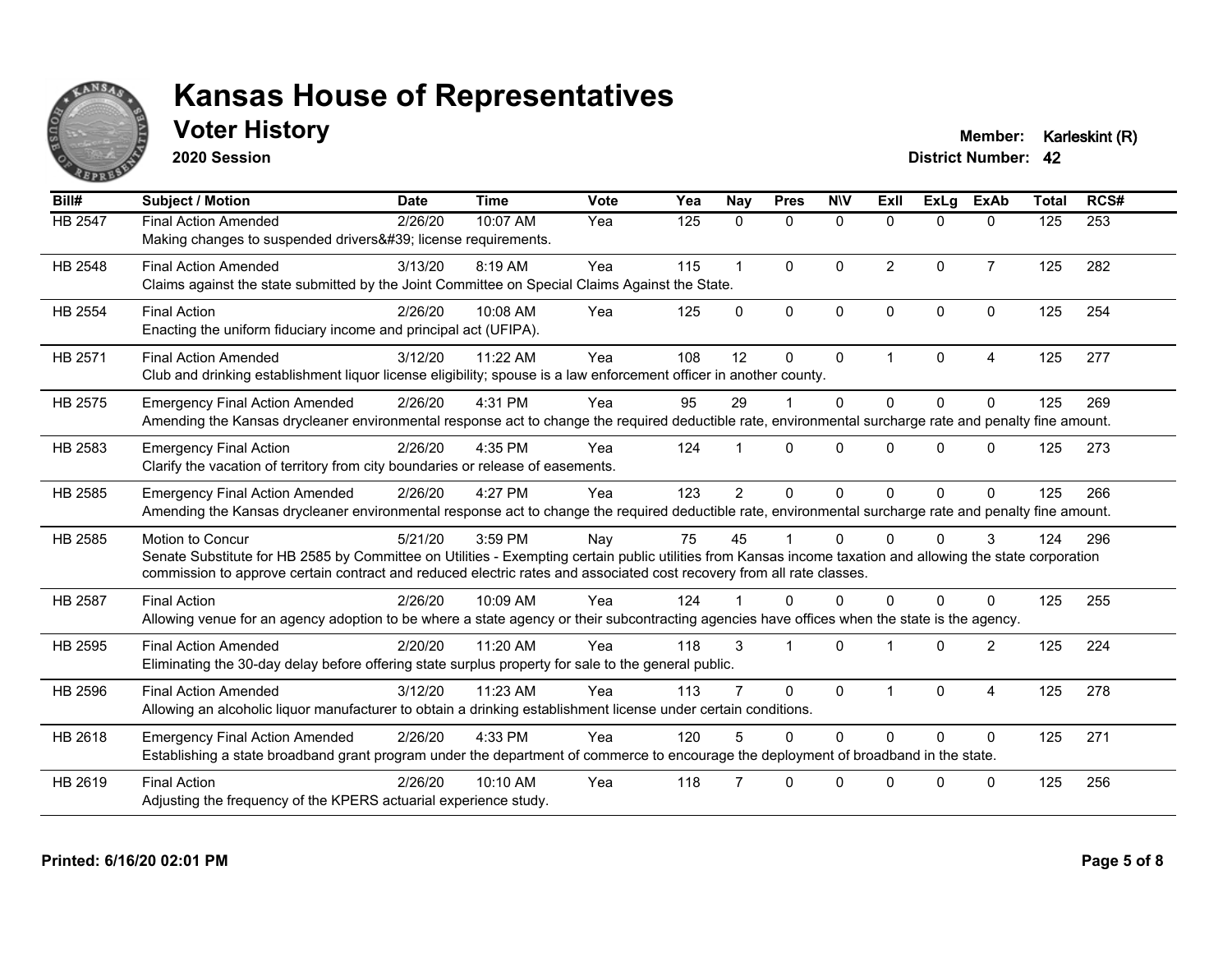

#### **Voter History Member: Karleskint (R)**

**2020 Session**

| Bill#           | <b>Subject / Motion</b>                                                                                                                                                                                                                                                                                                                                                                                                                                                                                                                                                                                                                                                                                                                                                                                                                                                                                                                                                                                       | <b>Date</b> | <b>Time</b> | <b>Vote</b> | Yea | Nay      | <b>Pres</b>  | <b>NIV</b>   | <b>ExII</b>    | <b>ExLg</b>  | <b>ExAb</b>    | <b>Total</b> | RCS# |
|-----------------|---------------------------------------------------------------------------------------------------------------------------------------------------------------------------------------------------------------------------------------------------------------------------------------------------------------------------------------------------------------------------------------------------------------------------------------------------------------------------------------------------------------------------------------------------------------------------------------------------------------------------------------------------------------------------------------------------------------------------------------------------------------------------------------------------------------------------------------------------------------------------------------------------------------------------------------------------------------------------------------------------------------|-------------|-------------|-------------|-----|----------|--------------|--------------|----------------|--------------|----------------|--------------|------|
| <b>HB 2619</b>  | <b>Motion to Concur</b><br>Senate Substitute for HB 2619 by Committee on Financial Institutions and Insurance - Enacting the Kansas economic recovery loan deposit program, updating field of<br>membership requirements of credit unions and allowing privilege tax deductions on agricultural real estate loans and single family residence loans.                                                                                                                                                                                                                                                                                                                                                                                                                                                                                                                                                                                                                                                          | 5/21/20     | 11:59 PM    | Yea         | 114 | 3        | $\Omega$     | $\Omega$     | $\Omega$       | $\Omega$     | $\overline{7}$ | 124          | 298  |
| HB 2646         | <b>Final Action</b><br>Allowing the attorney general to coordinate training for law enforcement agencies on missing and murdered indigenous people.                                                                                                                                                                                                                                                                                                                                                                                                                                                                                                                                                                                                                                                                                                                                                                                                                                                           | 2/26/20     | 10:11 AM    | Yea         | 125 |          | 0            | O            |                | $\Omega$     | 0              | 125          | 257  |
| HB 2689         | <b>Final Action Amended</b><br>Amending the angel investor tax credit with respect to the definition of qualified securities, tax credit limitations and amounts, investor requirements and extending the<br>date that credits may be allowed.                                                                                                                                                                                                                                                                                                                                                                                                                                                                                                                                                                                                                                                                                                                                                                | 3/13/20     | 8:23 AM     | Yea         | 103 | 12       |              | $\Omega$     | $\overline{2}$ | $\Omega$     | $\overline{7}$ | 125          | 283  |
| HB 2695         | <b>Emergency Final Action</b><br>Allowing special agents from the department of corrections to attend the Kansas law enforcement training center.                                                                                                                                                                                                                                                                                                                                                                                                                                                                                                                                                                                                                                                                                                                                                                                                                                                             | 2/26/20     | 4:34 PM     | Yea         | 125 | $\Omega$ | 0            | $\mathbf{0}$ | $\mathbf{0}$   | $\Omega$     | 0              | 125          | 272  |
| HB 2699         | <b>Final Action</b><br>Requiring court services officers to assist with child in need of care cases when directed by a judge.                                                                                                                                                                                                                                                                                                                                                                                                                                                                                                                                                                                                                                                                                                                                                                                                                                                                                 | 2/26/20     | 10:13 AM    | Yea         | 105 | 20       | $\Omega$     | $\Omega$     | $\Omega$       | $\mathbf{0}$ | $\Omega$       | 125          | 258  |
| HB 2702         | <b>Emergency Final Action</b><br>Decoupling the KIT and KIR workforce training programs from the high performance incentive fund program and enhancing the workforce training tax credit.                                                                                                                                                                                                                                                                                                                                                                                                                                                                                                                                                                                                                                                                                                                                                                                                                     | 2/26/20     | 4:32 PM     | Yea         | 125 | $\Omega$ | $\Omega$     | $\Omega$     | $\Omega$       | $\Omega$     | $\mathbf{0}$   | 125          | 270  |
| HB 2702         | Motion to adopt CCR<br>Enacting the Kansas taxpayer protection act; establishing notice and public hearing requirements prior to approval by a governing body to exceed its revenue neutral<br>rate for the imposition of property tax and discontinuing the city and county tax lid; providing a waiver of interest and fees on certain delinquent property taxes for a<br>period of time and delaying preparation of delinquent real estate tax list and notice; prohibiting valuation increase for real property solely as the result of normal repair,<br>replacement or maintenance of existing structure; providing for county treasurers to establish a payment plan for the payment of delinquent or nondelinquent taxes;<br>requiring the state board of tax appeals to serve orders and notices by electronic means if requested by the party; prohibiting county appraisers and the state board of<br>tax appeals from increasing the valuation of county appraised property in valuation appeals. | 5/21/20     | 11:59 PM    | Yea         | 89  | 28       | 0            | $\Omega$     | <sup>n</sup>   | $\Omega$     | 7              | 124          | 299  |
| HB 2708         | <b>Emergency Final Action</b><br>Creating a drug abuse treatment program for people on diversion and allowing county attorneys to enter into agreements with court services and community<br>corrections for supervision.                                                                                                                                                                                                                                                                                                                                                                                                                                                                                                                                                                                                                                                                                                                                                                                     | 2/26/20     | 4:23 PM     | Yea         | 125 | $\Omega$ | $\Omega$     | $\Omega$     | $\Omega$       | $\Omega$     | $\Omega$       | 125          | 264  |
| HB 2713         | <b>Emergency Final Action Amended</b><br>Enacting the revised uniform law on notarial acts.                                                                                                                                                                                                                                                                                                                                                                                                                                                                                                                                                                                                                                                                                                                                                                                                                                                                                                                   | 2/26/20     | 4:30 PM     | Yea         | 122 | 3        | $\mathbf{0}$ | $\Omega$     | $\Omega$       | $\Omega$     | 0              | 125          | 268  |
| <b>HCR 5025</b> | <b>EFA Amend and Debate</b><br>Ratifying and providing the continuation of the March 12, 2020, state of disaster emergency declaration for the state of Kansas.                                                                                                                                                                                                                                                                                                                                                                                                                                                                                                                                                                                                                                                                                                                                                                                                                                               | 3/13/20     | 11:21 AM    | Yea         | 116 | U        | 0            | $\Omega$     | 2              | $\Omega$     | 7              | 125          | 284  |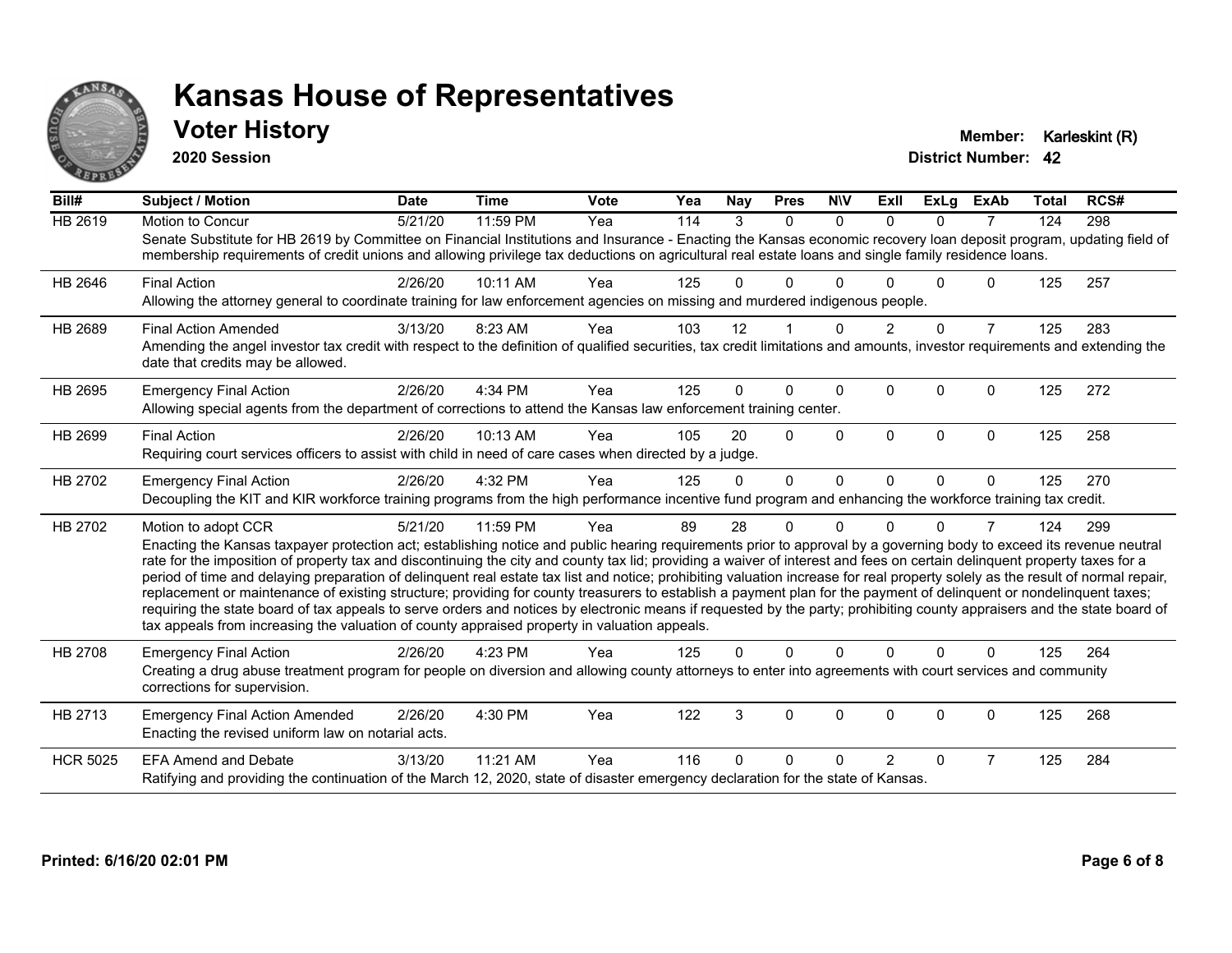

#### **Voter History Member: Karleskint (R)**

**2020 Session**

| Bill#           | <b>Subject / Motion</b>                                                                                                                                                                                                                                                                 | <b>Date</b> | <b>Time</b> | <b>Vote</b> | Yea | Nay | <b>Pres</b>  | <b>NIV</b> | ExII     | ExLg          | <b>ExAb</b> | Total | RCS# |
|-----------------|-----------------------------------------------------------------------------------------------------------------------------------------------------------------------------------------------------------------------------------------------------------------------------------------|-------------|-------------|-------------|-----|-----|--------------|------------|----------|---------------|-------------|-------|------|
| <b>HCR 5025</b> | Motion to adopt CCR<br>Ratifying and providing the continuation of the March 12, 2020, state of disaster emergency declaration for the state of Kansas, subject to limitations.                                                                                                         | 3/19/20     | 4:11 PM     | Yea         | 115 | 0   | 0            | $\Omega$   | $\Omega$ | <sup>n</sup>  | 10          | 125   | 293  |
| <b>SB 27</b>    | <b>EFA Amend and Debate</b><br>House Substitute for SB 27 by Committee on Commerce, Labor and Economic Development - Providing for a maximum of 26 weeks of unemployment insurance<br>benefits and compensation for the pre-payment waiting period.                                     | 3/17/20     | $1:02$ PM   | Yea         | 119 |     |              |            |          |               |             | 125   | 288  |
| SB 66           | Motion to adopt CCR<br>Appropriations for Fy 2020, 2021 and 2022 for various state agencies.                                                                                                                                                                                            | 3/19/20     | 3:52 PM     | Yea         | 99  | 16  | $\Omega$     | $\Omega$   | $\Omega$ | O             | 10          | 125   | 292  |
| SB 102          | <b>EFA Amend and Debate</b><br>House Substitutes for SB 102 by Committee on Judiciary - Allowing the chief justice of the Kansas supreme court to extend or suspend deadlines or time limitations to<br>secure the health and safety of court users, staff and judicial officers.       | 3/16/20     | 12:13 PM    | Yea         | 113 |     | $\mathbf{0}$ | 0          | 3        | 0             |             | 125   | 285  |
| SB 142          | <b>EFA Sub Bill Amended</b><br>House Substitute for SB No. 142 by House Committee on K-12 Education Budget - Authorizing the state board of education to grant waivers for school districts from<br>the requirement to provide a minimum number of school hours during the school term. | 3/17/20     | 10:31 AM    | Yea         | 117 |     |              | U          |          |               |             | 125   | 287  |
| SB 155          | <b>Final Action</b><br>Cemetery district territory deannexed from the territory of Valley Center.                                                                                                                                                                                       | 2/7/20      | $4:08$ PM   | Yea         | 119 |     | $\Omega$     | 3          | $\Omega$ | $\mathcal{P}$ | $\Omega$    | 125   | 210  |
| SB 173          | <b>EFA Amend and Debate</b><br>House Substitute for SB 173 by Committee on Appropriations - Providing for the Eisenhower legacy transportation plan.                                                                                                                                    | 3/16/20     | 7:20 PM     | Yea         | 103 | 16  |              | U          | 2        | 0             | 3           | 125   | 286  |
| SB 173          | Motion to adopt CCR<br>House Substitute for SB 173 by Committee on Appropriations - Providing for the Eisenhower legacy transportation plan.                                                                                                                                            | 3/19/20     | 12:04 PM    | Yea         | 112 |     | U            | 0          | 0        | $\Omega$      | 10          | 125   | 291  |
| <b>SCR 1613</b> | <b>Final Action</b><br>Amending the bill of rights of the constitution of the state of Kansas to reserve to the people the right to regulate abortion through their elected state representatives<br>and senators.                                                                      | 2/7/20      | 4:07 PM     | Yea         | 80  | 43  |              |            |          |               |             | 125   | 209  |